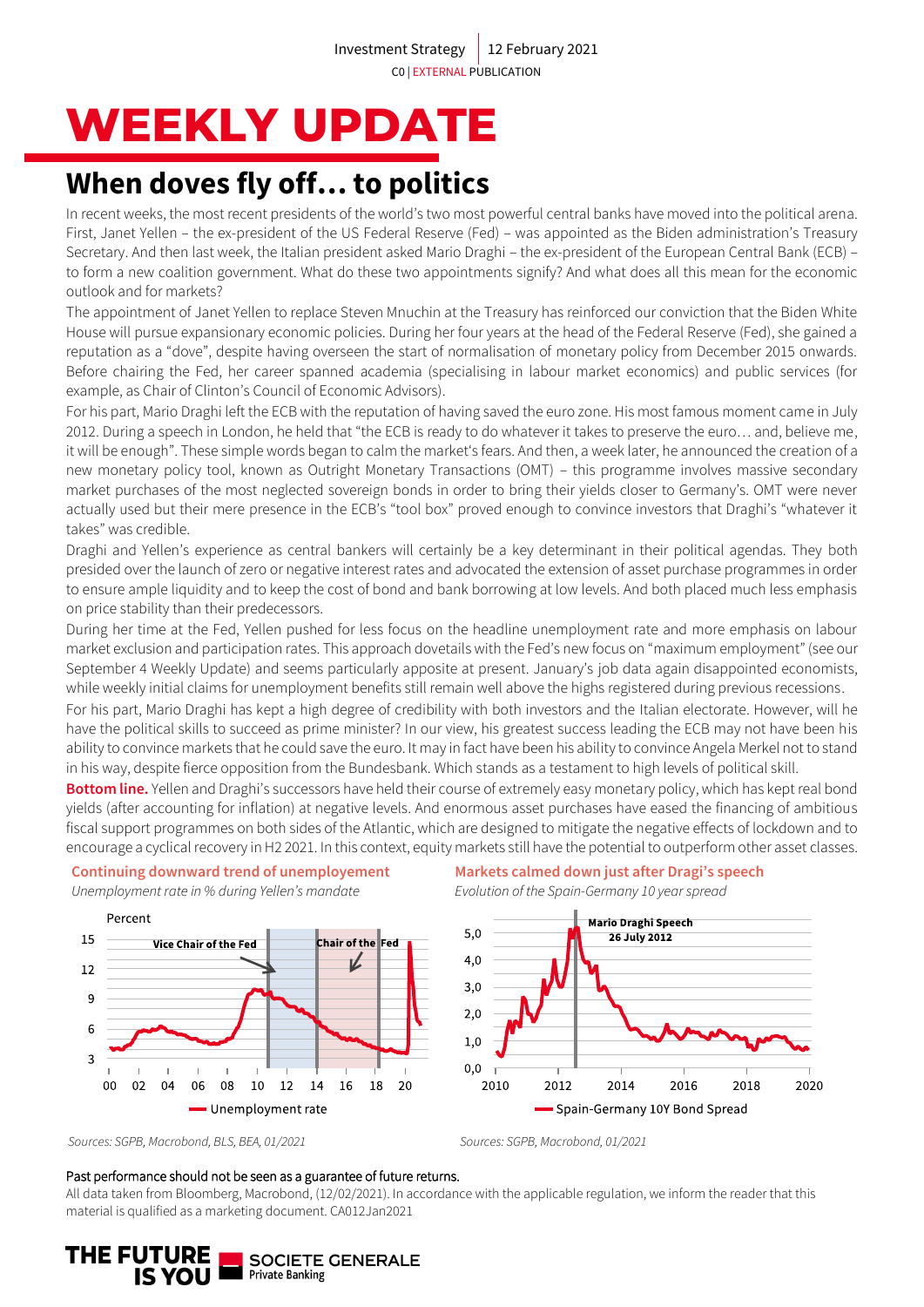### **OUR MACRO COMMENTS**

### **This week and next**

- Germany's industrial production stalled in December, after a 1.5% MoM rise in November, while economists had forecast a 0.3% rise. In 2020, output was 8.5% lower than 2019. French industrial production fell by 0.8% in December, following a 0.9% decline in November, while consensus expected +0.2%. In Italy, output fell 0.2% MoM following a 1.4% slide in November, against forecasts of a 0.3% increase.
- Final German headline inflation rose 0.8% MoM in January, following a 0.5% increase in December, in line with estimates. The annual rate of inflation accelerated from -0.3% to 1.0%, in January, which was also in line with flash figures.

|   | Next week's key events |                        |     | Prev.   | Cons.   |    | Next week's key events |                         | Per | Prev    | Cons. |
|---|------------------------|------------------------|-----|---------|---------|----|------------------------|-------------------------|-----|---------|-------|
| 刵 | 18 Feb                 | Consumer confidence P. | Feb | $-15.5$ | $-15.0$ | 屈用 | 17 Feb                 | Headline CPI YoY        | Jar | $0.6\%$ | 0.5%  |
|   | 19 Feb                 | Flash services PMI     | Feb | 45.4    | 45.9    |    | 19 Feb                 | Flash manufacturing PMI | Feh | 54 1    | 53.0  |

- UNITED STATES • While January's headline CPI rose 0.3% MoM and 1.4% YoY, in line with forecasts, the core rate came in at 0% MoMrather than the 0.2% expected, leaving the annual rate of core inflation at 1.4%, down from 1.6% in December.
	- Last week's initial claims for unemployment benefits improved slightly to 793k versus 812k the previous week but well above expectations at 757k. Continuing claims decreased from 4.69 million (revised from 4.59 million) to 4.55 million.

**INITED STATES** 

|        | Next week's key events  | Per. | Prev.    | Cons.   |
|--------|-------------------------|------|----------|---------|
|        | 17 Feb Retail sales MoM | Jan  | $-0.7\%$ | $1.0\%$ |
| 19 Feb | Flash manufacturing PMI | Feb  | 59.2     | 58.7    |

- UNITED KINGDOM • GDP contracted by 9.9% in 2020, the largest annual fall since records began. GDP shrank by 3.0% QoQ in Q1, followed by a record-breaking 18.8% slump in Q2, due to the first national lockdown. The economy then posted 16% growth in Q3, before the second wave led to fresh restrictions, slowing the recovery to 1% in Q4.
- JNITED KINGDOM • Industrial production growth came in below expectations at 0.2% MoM, taking the YoY fall in output to -3.3%.



EMERGING COUNTRIES

య ASIA &

|        | Next week's key events  |     | Per. Prev. Cons |      |
|--------|-------------------------|-----|-----------------|------|
|        | 17 Feb Headline CPI YoY | Jan | $0.6\%$ 0.5%    |      |
| 19 Feb | Flash manufacturing PMI | Feb | 54.1            | 53.0 |

- ASIA & EMERGING COUNTRIES • China's producer prices rose 0.3% YoY in January, while CPI unexpectedly slipped into deflation with a fall of 0.3% YoY. This is the first-time in over two years that upstream prices have risen faster than downstream costs.
	- Chinese banks extended 3.58 trillion yuan (\$555.31 billion) in new loans in January, the highest on record and topping January 2020's 3.34 trillion yuan.
	- China's M2 money supply grew 9.4% YoY in January.
	- Brazilian retail sales slumped 6.1% in December, the second biggest fall recorded after April's 17.2% plunge.

| Next week's key events |                         | Per. | Prev.   | Cons. | Next week's key events     |                          | Per | Prev. | Cons.   |
|------------------------|-------------------------|------|---------|-------|----------------------------|--------------------------|-----|-------|---------|
| 17 Feb                 | Retail sales MoM        | Jan  | $-0.7%$ | 1.0%  | $\sqrt{\text{HHP}}$ 15 Feb | India WPI inflation YoY  |     | .2%   | $1.1\%$ |
| 19 Feb                 | Flash manufacturing PMI | Feb  | 59.2    | 58.7  | 18 Feb                     | Russia unemployment rate |     | 5.9%  | $6.0\%$ |

Sources: DataStream, Bloomberg, 12 February 2021. Note: YoY = year-on-year; QoQ = quarter-on-quarter; MoM = month-on-month, P = preliminary figure, A = advanced figure, F = final figure, seasonally adjusted, PMI = Purchasing Managers' Index.

### **Our 3-month targets for currencies and commodities**

|              | Thursday close | 3mth target |
|--------------|----------------|-------------|
| EUR/USD      | 1,21           | 1.22        |
| GBP/USD      | 1,38           | 1.35        |
| EUR/CHF      | 1,08           | 1.09        |
| USD/JPY      | 104,7          | 104.0       |
| <b>Brent</b> | \$61,2         | \$52.5      |
| Gold (oz.)   | \$1837         | \$1850      |



Forecast figures are not a reliable indicator of future performance.

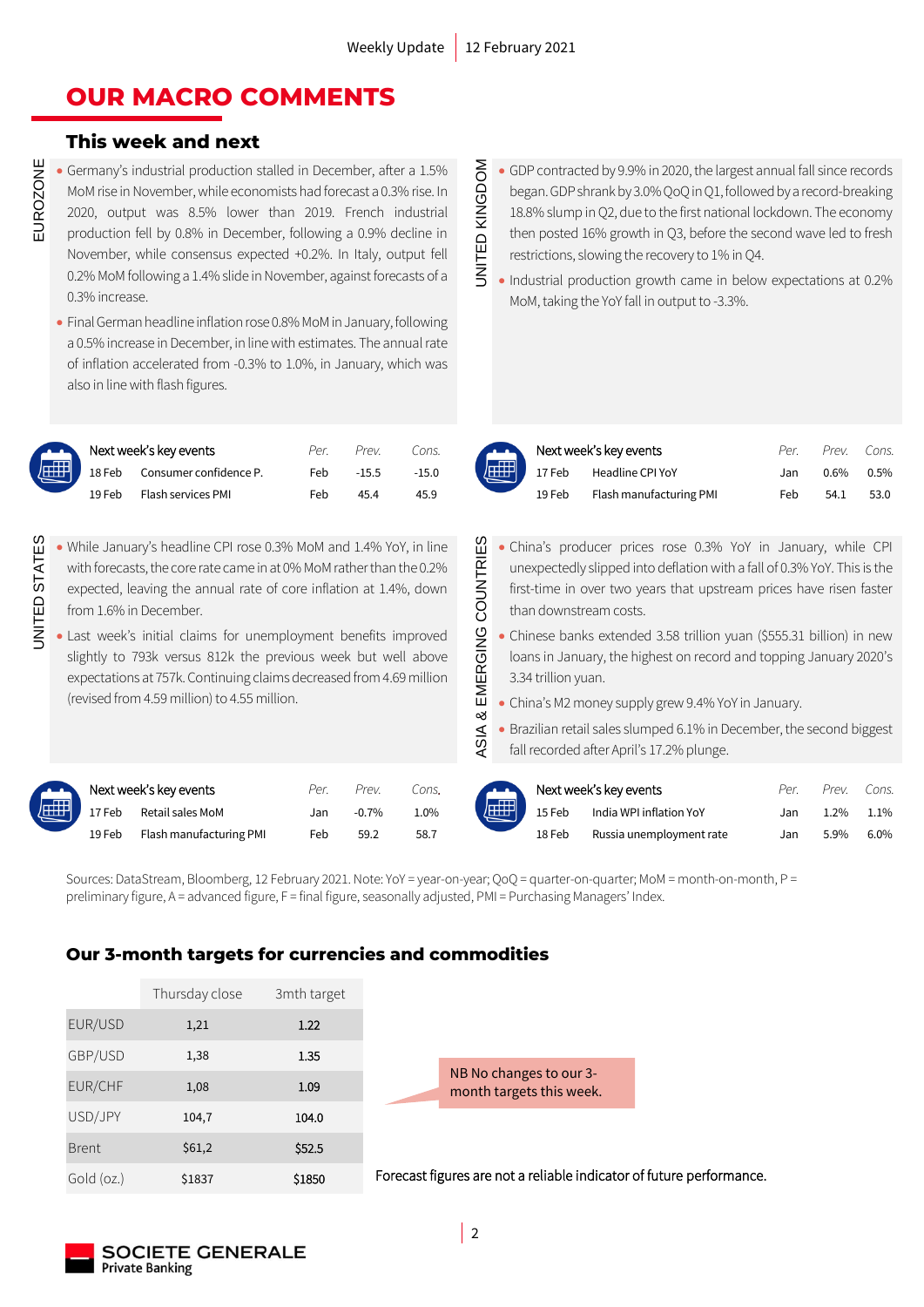### **THIS WEEK'S Q&A**

### **What is the outlook for the Hong Kong Dollar against USD?**

As a reminder, the Hong Kong dollar has been pegged to the US dollar at a rate of HKD 7.8 since October 1983, making this one of the longest-lasting official currency boards in financial market history. Since 1985, it has been allowed to trade between 7.75 and 7.85 and, as shown in the chart, has been remarkably stable ever since. The peg has survived numerous crises ranging from 1998's Asian financial crisis to last year's imposition of a new national security law for Hong Kong, which severely curtailed democratic freedoms.

Under the currency board system, the Hong Kong Monetary Authority (HKMA) holds USD reserves equal to or exceeding the value of its currency base (the total value of domestic currency in circulation). At present, the currency base stands at some HKD 2.12 trillion while the HKMA's official foreign currency reserves were USD 493.5 billion at end-January (HKD 3.82 trillion at current exchange rates). Thus, the HKMA can always exchange HKD for USD on demand at the official exchange rate.

If capital outflows threaten the higher bound at HKD 7.85, the HKMA will buy HKD from local banks, which reduces liquidity in the banking system, thereby pushing market rates higher which, in turn, tends to attract inflows back into Hong Kong. On the other hand, if the HKD strengthens towards the lower bound, the system goes into reverse – the HKMA sells HKD to banks, causing a surge in liquidity which duly brings market rates lower to discourage inflows.

However, the design of the peg means that Hong Kong has in effect delegated the setting of benchmark interest rates to the Federal Reserve – when the Fed cuts rates, the HKMA follows suit, meaning that it has no ability to adjust the benchmark rate according to prevailing local conditions.

Last year's events – the suppression of pro-democracy protests, the new national security law, the loss of the "special status" granted by the US – have raised the question of whether Hong Kong might not be better served by re-pegging to the Chinese renminbi (CNY) as a prelude to adopting the CNY when Hong Kong is finally subsumed into China in 2047.

At present, this seems unlikely – for a number of reasons, the peg serves all parties' best interests.

The currency board has shown its resilience over time and provides Hong Kong businesses with stability and visibility. Moreover, its suits Hong Kong's role as a major trading hub to be so closely tied to the USD, the world's dominant currency for commerce.

Secondly, the peg provides China with a sizeable pool of offshore dollar liquidity. This is very useful for as long as the CNY is not fully convertible.

Of course, full convertibility of the renminbi will be necessary for China to achieve its ambition of making the CNY a major reserve currency and promoting its use for international trade, but that will not happen overnight. The first stage towards convertibility has been the development of an active offshore renminbi market, in particular via Hong Kong trading in the CNH (the code for the offshore CNY traded there). In a recent speech at the Asian Financial Forum, the PBoC's Deputy Governor stressed Hong Kong's crucial significance in building a thriving offshore renminbi business.

However, China appears to be in no hurry to promote wider adoption of the CNH for now. According to the HKMA, CNH deposits currently amount to 600 billion, down from almost 1,000 billion in 2015. This shrinkage coincides with efforts by Beijing to restrict the capital account in order to clamp down on capital outflows from mainland residents.

Bottom line. The HKD is currently trading close to the bottom of the USD/HKD trading band – i.e., close to its strongest level – where it has been since last March. It would appear that currency traders have been reassured by recent events in Hong Kong. Given the solidity of the currency board, the advantages for China to keep it in place and Beijing's reluctance to hurry the move to full CNY convertibility, we would expect USD/HKD to remain within its trading band over the next 12 to 18 months.





*Sources: SGPB, Macrobond, 11/02/2021 Sources: SGPB, Macrobond, 11/02/2021*

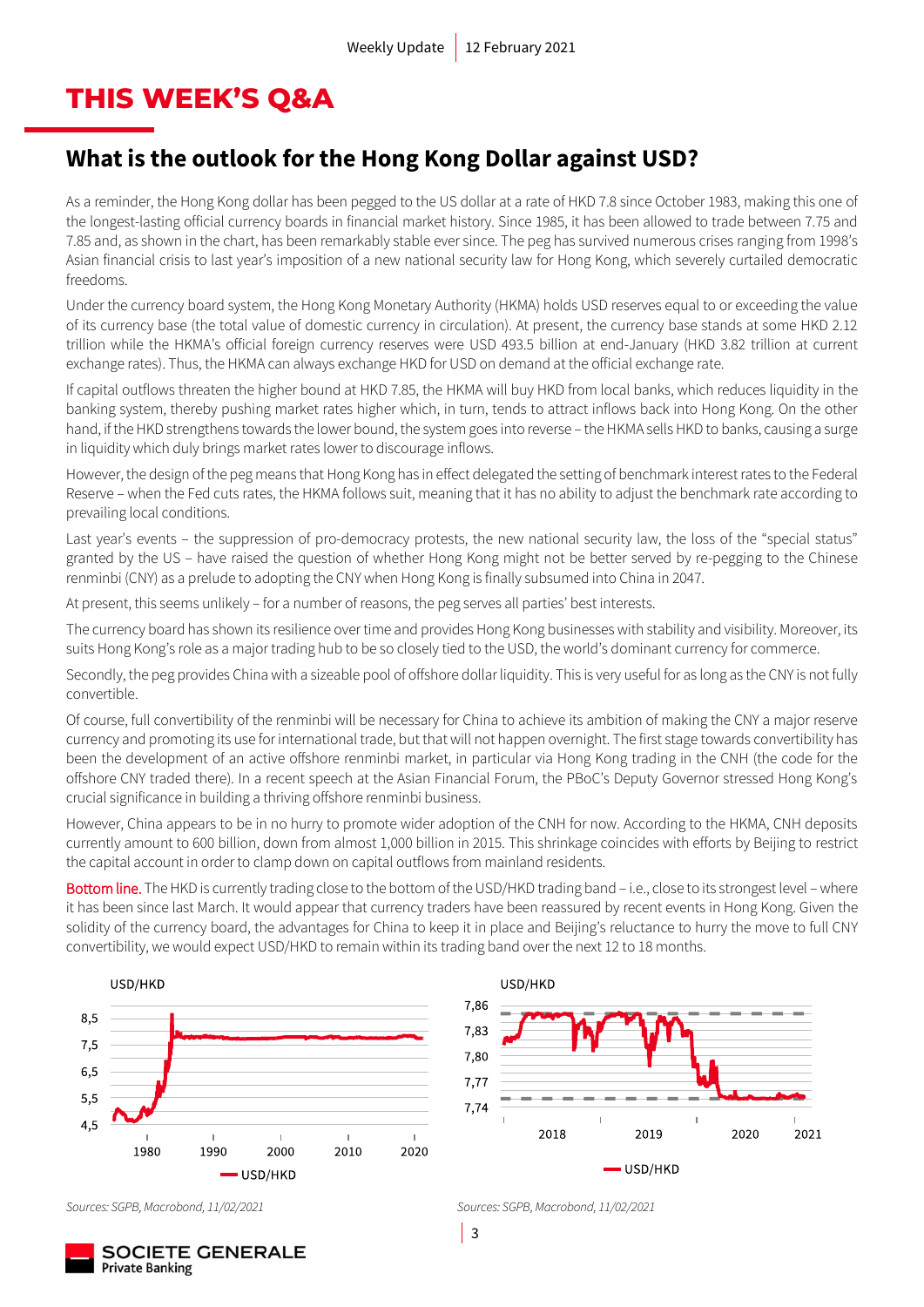## **MARKET PERFORMANCE**

| <b>Interest rates</b>                    | Last     | 1wk             |                                 | 3mth             | <b>YTD</b>       | 12mth     |                        | Government bonds*      |         |                      | 3mth    | <b>YTD</b> | 12mth    |
|------------------------------------------|----------|-----------------|---------------------------------|------------------|------------------|-----------|------------------------|------------------------|---------|----------------------|---------|------------|----------|
| EONIA (EUR)<br>$-0,48%$                  |          | 0 <sub>bp</sub> | $\rightarrow$                   | $-1$ bp          | 2bp              | $-2bp$    |                        | United States (3-7yr)  |         | $\rightarrow$        | 0,2%    | $-0,3%$    | 5,2%     |
| 3mth Euribor (EUR)<br>$-0,54%$           |          | 0 <sub>bp</sub> | $\rightarrow$                   | $-2bp$           | 0 <sub>bp</sub>  | $-13bp$   |                        | United Kingdom (3-7yr) |         | $\rightarrow$        | $-0,1%$ | $-0,7%$    | 1,5%     |
| 3mth Libor (USD)                         | 0,20%    | 1 <sub>bp</sub> | $\qquad \qquad \Longrightarrow$ | $-2bp$           | $-4bp$           | $-151$ bp | Germany (3-7yr)        |                        |         | ♠                    | $-0,2%$ | $-0,2%$    | $-0,2%$  |
| 3mth Libor (GBP)                         | 0,05%    | 1 <sub>bp</sub> | $\qquad \qquad \rightarrow$     | 1bp              | 2bp              | $-71bp$   | Japan (3-7yr)          |                        |         |                      | $-0,1%$ | $-0,1%$    | $-0,4%$  |
| 10-year US Treasury bond                 | 1,16%    | 2bp             | ♠                               | 19 <sub>bp</sub> | 25 <sub>bp</sub> | $-43bp$   |                        |                        |         |                      |         |            |          |
| 10-year German bond                      | $-0,46%$ | 0 <sub>bp</sub> | $\qquad \qquad \rightarrow$     | 5 <sub>bp</sub>  | 12bp             | $-7bp$    | Equities*              | Last                   | 1wk     |                      | 3mth    | <b>YTD</b> | 12mth    |
| 10-year French bond                      | $-0,23%$ | 0 <sub>bp</sub> | $\rightarrow$                   | 3 <sub>bp</sub>  | 11bp             | $-9bp$    | <b>MSCI AC World</b>   | 680                    | 2,0%    | $\bullet$            | 12,8%   | 5,3%       | 20,3%    |
| 10-year UK bond                          | 0,47%    | 3 bp            | $\bullet$                       | 6 <sub>bp</sub>  | 27 bp            | $-10bp$   | Eurostoxx 50           | 3672                   | 0,8%    | $\ddot{\phantom{a}}$ | 6,2%    | 3,6%       | $-1,5%$  |
|                                          |          |                 |                                 |                  |                  |           | <b>DAX</b>             | 14 0 41                | $-0.1%$ | ₩                    | 6,2%    | 2,4%       | 3,0%     |
| <b>Credit</b>                            |          | 1wk             |                                 | 3mth             | <b>YTD</b>       | 12mth     | CAC <sub>40</sub>      | 5670                   | 1,1%    | $\blacktriangle$     | 4,4%    | 2,3%       | $-4,2%$  |
| BAML EURO Corp. IG                       |          | 0,1%            | ↟                               | 0,7%             | 0,0%             | 1,6%      | S&P 500                | 3916                   | 1,2%    | 合                    | 10,1%   | 4,4%       | 18,8%    |
| <b>BAML EURO Corp HY</b>                 |          | 0,3%            | $\bullet$                       | 3,8%             | 1,4%             | 3,3%      | <b>FTSE 100</b>        | 6529                   | 0,4%    | ♠                    | 2,8%    | 1,1%       | $-10,1%$ |
| <b>BAML GBP Corp IG</b>                  |          | 0,1%            | ↟                               | 2,3%             | $-1,7%$          | 4,3%      | SMI                    | 10853                  | $-0,1%$ | $\rightarrow$        | 3,2%    | 1,4%       | 1,2%     |
| <b>BAMLUSIG</b>                          |          | 0,2%            | ♠                               | 1,2%             | $-1,3%$          | 5,9%      | <b>Topix</b>           | 1931                   | 3,5%    |                      | 11,8%   | 7,0%       | 15,0%    |
| <b>BAMLUSHY</b>                          |          | 0,5%            | ♠                               | 4,3%             | 1,4%             | 6,6%      | <b>IBOV Brazil</b>     | 119 300                | 0,0%    | $\rightarrow$        | 13,8%   | 0,2%       | 3,4%     |
| <b>BAML Global EM Sov. External Plus</b> |          | 0,5%            |                                 | 3,1%             | $-0.7%$          | 4,1%      | MICEX Russia *<br>3414 |                        | 1,3%    |                      | 13,2%   | 3,8%       | 10,2%    |
|                                          |          |                 |                                 |                  |                  |           | <b>MSCIEM</b>          | 1428                   | 2,9%    | ♠                    | 21,6%   | 10,7%      | 33,2%    |
| <b>Exchange rates</b>                    | Last     | 1wk             |                                 | 3mth             | <b>YTD</b>       | 12mth     | SENSEX 30 India        | 51 532                 | 1,9%    |                      | 18,3%   | 8,0%       | 26,6%    |
| EUR/USD                                  | 1,21     | 1,4%            | ↟                               | 3,0%             | $-0,7%$          | 11,1%     | Hang Seng (H-K)        | 30 174                 | 3,6%    | ♠                    | 15,1%   | 10,8%      | 12,9%    |
| EUR/CHF                                  | 1,08     | $-0,2%$         | $\ddot{\phantom{1}}$            | $-0,1%$          | $-0,2%$          | 1,3%      | Shanghaï Composite     | 3655                   | 4,4%    |                      | 9,4%    | 5,2%       | 26,0%    |
| GBP/USD                                  | 1,38     | 1,1%            | ↟                               | 4,5%             | 1,0%             | 6,7%      |                        |                        |         |                      |         |            |          |
| USD/JPY                                  | 104,7    | $-0,8%$         |                                 | $-0,6%$          | 1,4%             | $-4,6%$   | <b>Commodities</b>     | Last                   | 1wk     |                      | 3mth    | <b>YTD</b> | 12mth    |
| USD/BRL                                  | 5,37     | $-1,1%$         |                                 | $-0,5%$          | 3,3%             | 23,9%     | <b>Brent</b>           | \$61,2                 | 3,9%    | ♠                    | 39,6%   | 17,9%      | 12,9%    |
| USD/CNY                                  | 6,46     | $-0,2%$         |                                 | $-2,6%$          | $-1,0%$          | $-7,3%$   | Gold                   | \$1837                 | 2,6%    |                      | $-1,5%$ | $-3,2%$    | 17,4%    |
| USD/RUB                                  | 73,7     | $-2,4%$         |                                 | $-4,4%$          | $-0.5%$          | 16,2%     | Copper                 | \$8 289                | 5,9%    |                      | 20,7%   | 7,0%       | 44,7%    |

Source: DataStream, on 11 February 2021.

1wk = 1-week change, 3mth = 3-month change, 12mth = 12-month change, YTD = year-to-date change, YoY = year-on-year change, BAML = Bank of America Merrill Lynch, JPM = JP Morgan, IG = Investment Grade, EM = emerging markets. \* Price return for MICEX equity index. Equities; total return in local currency. Government bonds = 3-7-year returns. Figures are rounded.

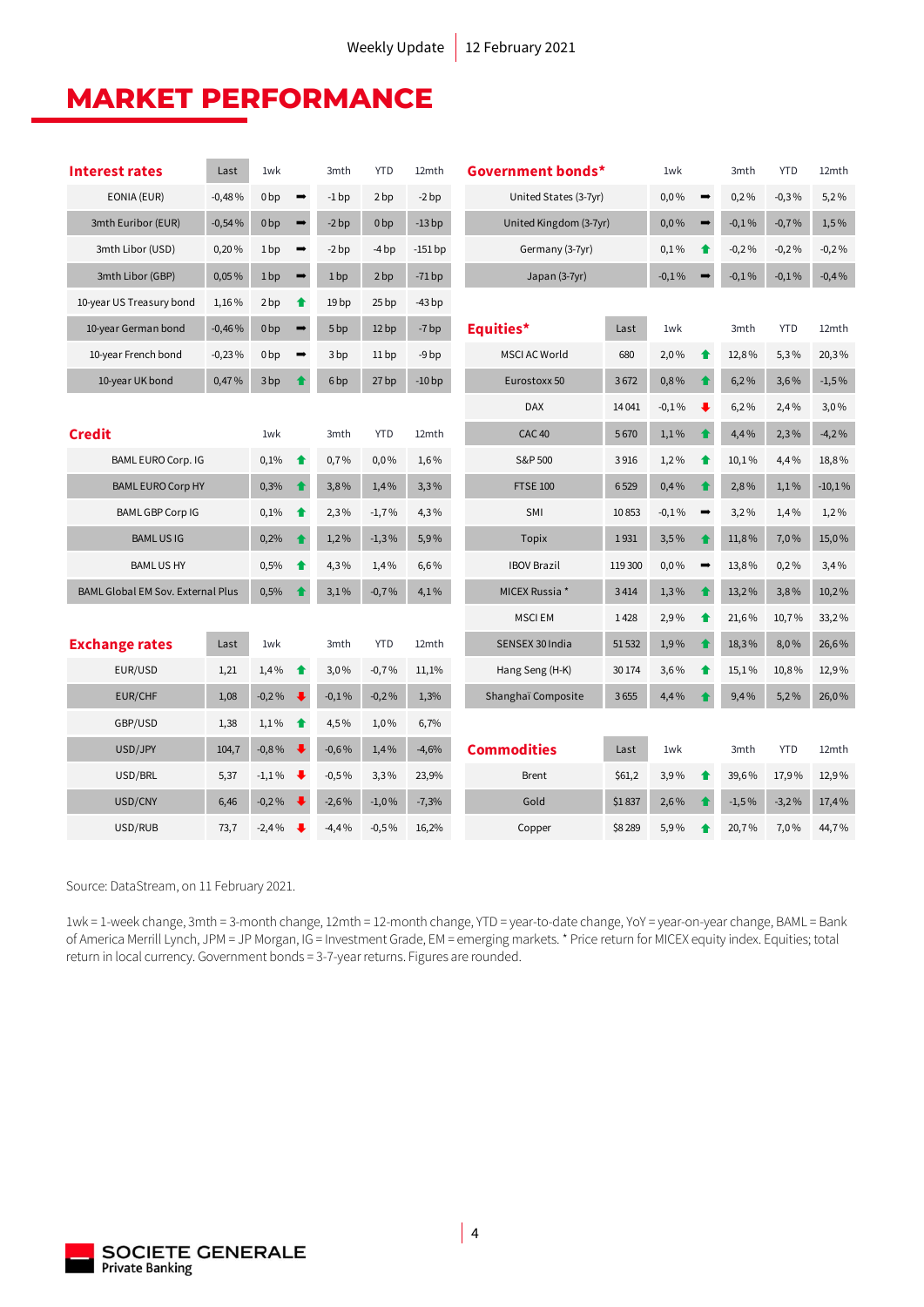### **IMPORTANT INFORMATION – PLEASE READ**

Societe Generale Private Banking is a division of the Societe Generale Group operating through its head office within Societe Generale S.A. and its network (subsidiaries, branches or departments of Societe Generale S.A.) located in the countries mentioned hereafter which use the "Societe Generale Private Banking" and "Kleinwort Hambros" brands, and which distribute this document.

### Subject of the document

This document has been prepared by experts of the Societe Generale Group, and more particularly of Societe Generale Private Banking division, to provide you with information relating to certain financial and economic data. The names and functions of the people who prepared this document are indicated on the first pages of the document.

### This document is a marketing communication that has not been prepared in accordance with legal requirements designed to promote the independence of investment research and the investment service provider is not subject to any prohibition on dealing ahead of the dissemination of investment research.

In order to read and understand the financial and economic information included in this document, you will need to have knowledge and experience of financial markets. If this is not the case, please contact your advisor so that you no longer receive the document. Unless you do this, we shall consider that you have the necessary skills to understand this document.

Please note that this document only aims to provide simple information to help you in your investment or disinvestment decisions, and that it does not constitute a personalised recommendation. You remain responsible for any liabilities that arise. You remain responsible for the management of your assets, and you take your investment decisions freely. Moreover, the document may mention asset classes that are not authorised/marketed in certain countries, and/or which might be reserved for certain categories of investors. Therefore, should you wish to make an investment, as the case may be and according to the applicable laws, your advisor within the Societe Generale Private Banking entity of which you are a client will check your eligibility for this investment and whether it corresponds to your investment profile.

Should you not wish to receive this document, please inform your private banker in writing, and he/she will take the appropriate measures.

### Conflicts of interest

This document contains the views of Societe Generale Private Banking's experts. Societe Generale Private Banking trading desks may trade, or have traded, as principal on the basis of the expert(s) views and reports. In addition, Societe Generale Private Banking's experts receive compensation based, in part, on the quality and accuracy of their analysis, client feedback, revenues of their entityof the Societe Generale Group and competitive factors.

As a general matter, entities within the Societe Generale Group may make a market or act as a principal trader in securities referred to in this report and can provide banking services to the companies mentioned in that document, and to their subsidiary. Entities within the Societe Generale Group may from time to time deal in, profit from trading on, hold on a principal basis, or act advisers or brokers or bankers in relation to securities, or derivatives thereof, or asset class(es) mentioned in this document.

Entities within the Societe Generale Group may be represented on the supervisory board or on the executive board of such persons, firms or entities.

Employees of the Societe Generale Group, or persons/entities connected to them, may from time to time have positions in or hold any of the investment products/ asset class(es) mentioned in this document.

Entities within the Societe Generale Group may acquire orliquidate from time to time positions in the securities and/or underlying assets (including derivatives thereof) referred to herein, if any, or in any other asset, and therefore any return to prospective investor(s) may directly or indirectly be affected.

Entities within the Societe Generale Group are under no obligation to disclose or take into account this document when advising or dealing with or on behalf of customers.

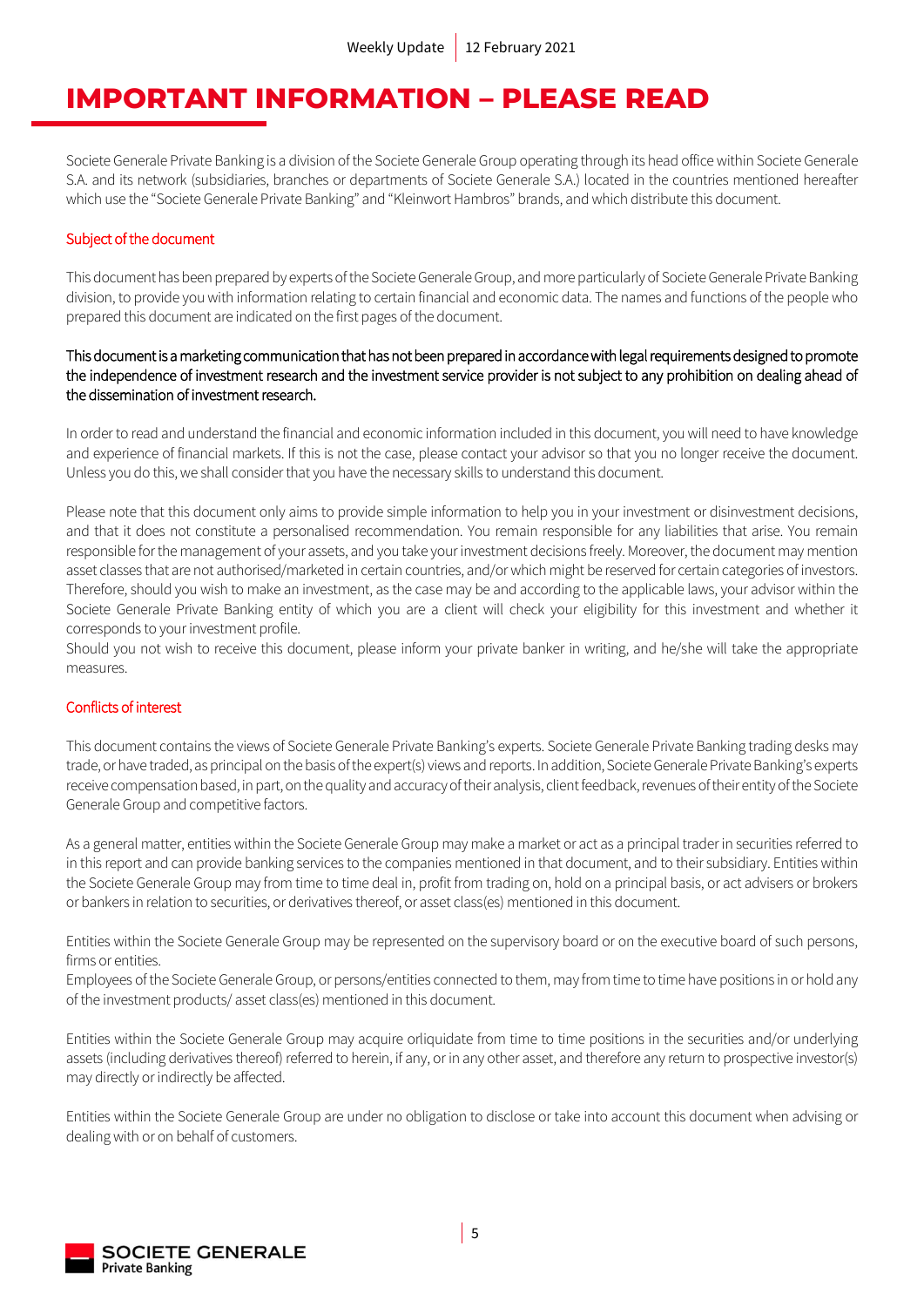In addition, Societe Generale Private Banking may issue other reports that are inconsistent with and reach different conclusions from the information presented in this report and are under no obligation to ensure that such other reports are brought to the attention of any recipient of this report.

Societe Generale Group maintains and operates effective organisational and administrative arrangements taking all reasonable steps to identify, monitor and manage conflicts of interest. To help the Societe Generale Private Banking Entities to do this, they have put in place a management of conflicts of interest policy designed to prevent conflicts of interest giving rise to a material risk of damage to the interests of Societe Generale Private Banking's clients. For further information, Societe Generale Private Banking's clients can refer to the management of conflicts of interests policy, which was provided to them by the Societe Generale Private Banking entity of which they are clients.

### General Warning

This document, which is subject to modifications, is provided for information purposes only and has no legal value.

This material has been prepared for information purposes only and is not intended to provide investment advice nor any other investment service. The document does not constitute and under no circumstances should it be considered in whole or in part as an offer, a personal recommendation or advice from any of the Societe Generale Private Banking entities, regarding investment in the asset classes mentioned therein.

Some products and services might not be available in all Société Générale Private Banking entities. Their availability in your jurisdiction may be restricted depending on local laws and tax regulations. In addition, they have to comply with Societe Generale Group Tax Code of Conduct. You should be aware that the investment to which this material relates may involve numerous risks. The amount of risk may vary but can expose you to a significant risk of losing all of your capital, including a potential unlimited loss. Accordingly these products or services may be reserved only for a certain category of eligible investors such as those who are sophisticated and familiar with these types of investment and who understand the risks involved. Furthermore, accessing some of these products, services and solutions might be subject to other conditions, amongst which is eligibility. Your private banker is available to discuss these products, services and solutions with you and to check if they can respond to your needs and are suitable for your investor profile. Accordingly, before making an investment decision, a potential investor, as the case may be and according to the applicable laws, will be questioned by his or her advisor within the Societe Generale Private Banking entity, of which the investor is a client, regarding his eligibility for the envisaged investment, and the compatibility of this investment with his investment profile and objectives.

Before any investment, the potential investor should also consult his own independent financial, legal and tax advisers in order to obtain all the financial, legal and tax information which will allow him to appraise the characteristics and the risks of the envisaged investment and the pertinence of the strategies discussed in this document, as well as the tax treatment of the investment, in the light of his own circumstances.

Prior to any investment, a potential investor must be aware of, understand and sign the related contractual and informative information, including documentation relating to risks. The potential investor has to remember that he should not base any investment decision and/or instructions solely on the basis of this document. Any financial services and investments may have tax consequences and it is important to bear in mind that the Societe Generale Private Banking entities, do not provide tax advice. The level of taxation depends on individual circumstances and such levels and bases of taxation can change. In addition, this document is not intended to provide, and should not be relied on for, accounting, tax or legal purposes and independent advice should be sought where appropriate.

Investment in some of the asset classes described in this document may not be authorised in certain countries, or may be restricted to certain categories of investors. It is the responsibility of any person in possession of this document to be aware of and to observe all applicable laws and regulations of relevant jurisdictions. This document is not intended to be distributed to people or in jurisdictions where such distribution is restricted or illegal. It is not to be published or distributed in the United States of America and cannot be made available directly or indirectly in the United States of America or to any U.S. person.

The price and value of investments and the income derived from them can go down as well as up. Changes in inflation, interest rates and exchange rates may have adverse effects on the value, price and income of investments issued in a different currency from that of the client. The simulations and examples included in this document are provided for informational and illustration purposes alone. The present information may change with market fluctuations, and the information and views reflected in this document may change. The Societe Generale Private Banking entities disclaim any responsibility for the updating or revising of this document. The document's only aim is to offer information to investors, who will take their investment decisions without relying solely on this document. The Societe Generale Private Banking entities disclaim all responsibility for direct or indirect losses related to any use of this document or

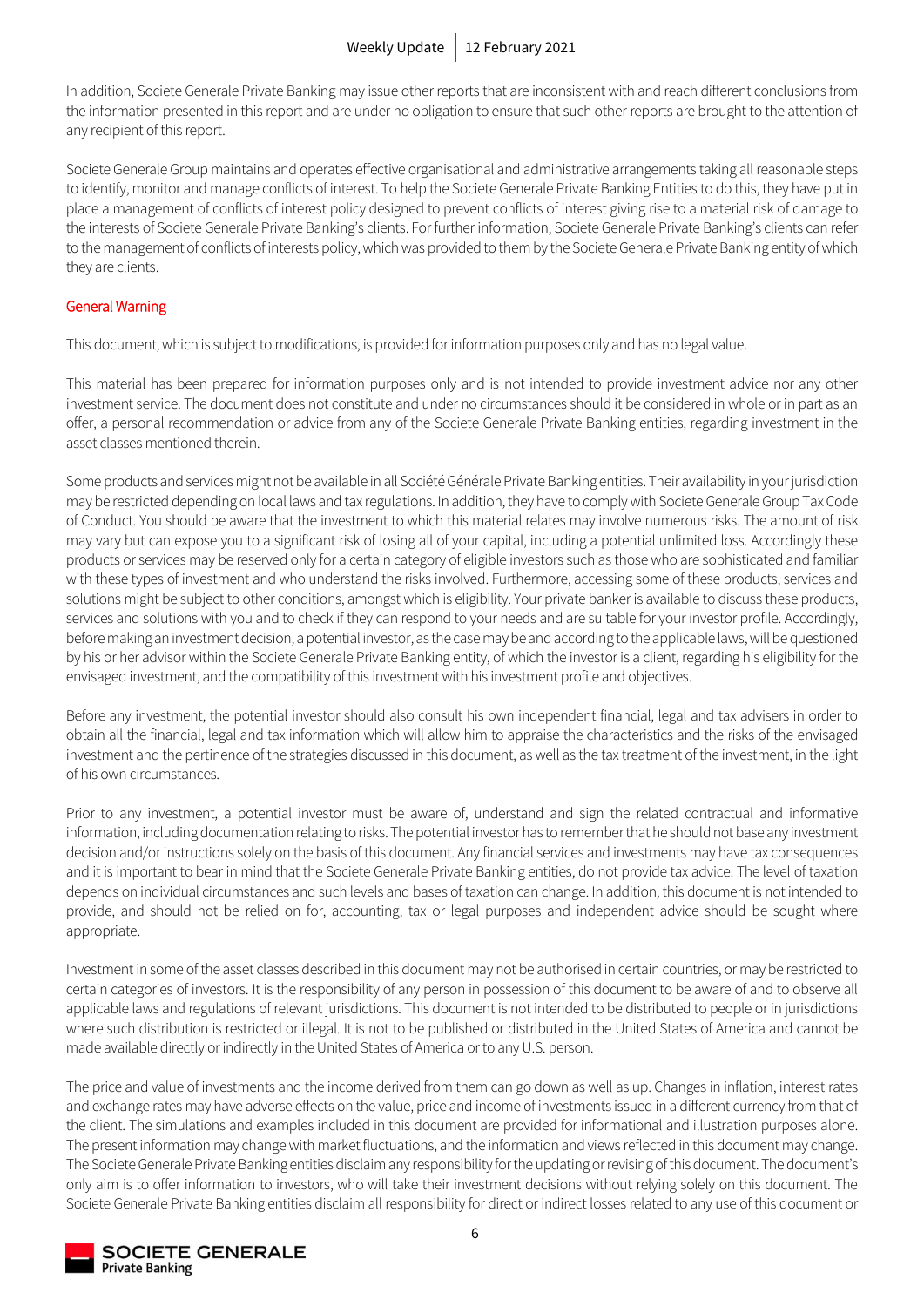its content. The Societe Generale Private Banking entities do not offer no implicit or explicit guarantees as to the accuracy or exhaustivity of the information or as to the profitability or performance of the asset classes, countries and markets concerned.

The historical data, information and opinions provided herein have been obtained from, or are based upon, external sources that the Societe Generale Private Banking entities believe to be reliable, but which have not been independently verified. The Societe Generale Private Banking entities shall not be liable for the accuracy, relevance or exhaustiveness of this information. Information about past performance is not a guide to future performance and may not be repeated. Investment value is not guaranteed and the value of investments may fluctuate. Estimates of future performance are based on assumptions that may not be realised.

This document is confidential. It is intended exclusively for the person to whom it is given, and may not be communicated or notified to any third party (with the exception of external advisors, on the condition they themselves respect this confidentiality undertaking). It may not be copied in whole or in part without the prior written consent of the relevant Societe Generale Private Banking entity.

### Specific warnings per jurisdiction

France: Unless otherwise expressly indicated, this document has been issued and distributed by Societe Generale, a French bank authorised and supervised by the *Autorité de Contrôle Prudentiel et de Résolution,* located at 4, Place de Budapest, CS 92459, 75436 Paris Cedex 09, under the prudential supervision of the *European Central Bank* ("ECB"), and under the control of the Autorité des Marchés Financiers ("AMF"). Societe Generale is also registered at ORIAS as an insurance intermediary under the number 07 022 493 orias.fr. Societe generale is a French Société Anonyme with its registered address at 29 boulevard Haussman, 75009 Paris, with a capital of EUR 1,066,714, 367.50 on 1<sup>st</sup> August 2019 and unique identification number 552 120 222 R.C.S. Paris. Further details are available on request or can be found at www[. http://www.privatebanking.societegenerale.fr/.](http://www.privatebanking.societegenerale.fr/)

Luxembourg: This document has been distributed in Luxembourg by Societe Generale Luxembourg ("SG Luxembourg"), a credit institution which is authorised and regulated by the Commission de Surveillance du Secteur Financier ("CSSF") under the prudential supervision of the European Central Bank ("ECB"), and whose head office is located at 11 avenue Emile Reuter – L 2420 Luxembourg. Further details are available on request or can be found at www.societegenerale.lu. No investment decision whatsoever may result from solely reading this document.SG Luxembourg accepts no responsibility for the accuracy or otherwise of information contained in this document. SG Luxembourg accepts no liability or otherwise in respect of actions taken by recipients on the basis of this document only and SG Luxembourg does not hold itself out as providing any advice, particularly in relation to investment services. The opinions, views and forecasts expressed in this document (including any attachments thereto) reflect the personal views of the author(s) and do not reflect the views of any other person or SG Luxembourg unless otherwise mentioned. SG Luxembourg has neither verified nor independently analysed the information contained in this document. The CSSF has neither verified nor analysed the information contained in this document.

Monaco: The present document has been distributed in Monaco by Société Générale Private Banking (Monaco) S.A.M., located 13, 15 Bd des Moulins, 98000 Monaco, Principality of Monaco, governed by the *Autorité de Contrôle Prudentiel et de Résolution* and the *Commission de Contrôle des Activités Financières*. The Financial products marketed in Monaco can be reserved for qualified investors in accordance with Law No. 1339 of 07/09/2007 and Sovereign Ordinance No 1.285 of 10/09/2007. Further details are available upon request or o[n www.privatebanking.societegenerale.mc.](http://www.privatebanking.societegenerale.mc/)

Switzerland: This document has been communicated in Switzerland by Société Générale Private Banking (Suisse) SA (« SGPBS »), whose head office is located at rue du Rhône 8,, CH-1204 Geneva. SGPBS is a bank authorized by the *Swiss Financial Market Supervisory Authority* ("FINMA"). Further details are available on request or can be found at [www.privatebanking.societegenerale.ch.](http://www.privatebanking.societegenerale.ch/)

This document (i) does not provide any opinion or recommendation about a company or a security, or (ii) has been prepared outside of Switzerland for the « Private banking ». Therefore, the Directives of the Swiss Bankers Association (SBA) on the Independence of Financial Research do not apply to this document.

This document has not been prepared by SGPBS. SGPBS has neither verified nor independently analyzed the information contained in this document. SGPBS accepts no responsibility for the accuracy or otherwise of information contained in this document. The opinions, views and forecasts expressed in this document reflect the personal views of the relevant author(s) and shall not engage SGPBS' liability.

This document is not a prospectus within the meaning of articles 652a and 1156 of the Swiss Code of Obligations.

This document is issued by the following companies in the Kleinwort Hambros Group under the brand name Kleinwort Hambros:

United Kingdom: SG Kleinwort Hambros Bank Limited is authorised by the Prudential Regulation Authority and regulated by the Financial Conduct Authority and the Prudential Regulation Authority. The firm reference number is 119250. The company is